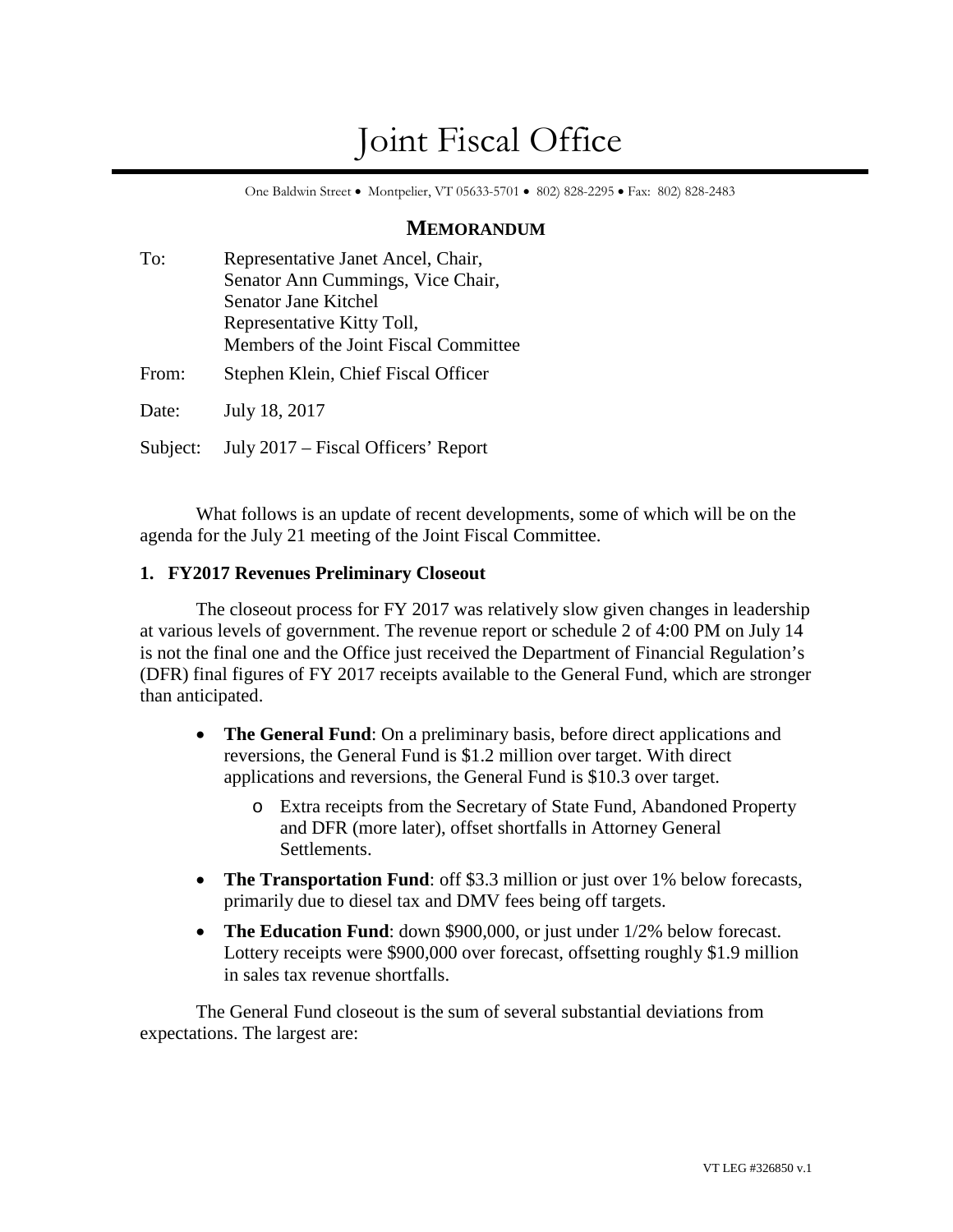- Personal Income tax revenues were off \$13.8 million or 1.8% from forecast. Paid returns were lower and refunds were higher than projected. Withholding taxes were stronger than estimated.
- Sales tax receipts were 1.4% below estimates, which reflects the continuing erosion in receipts. Tom Kavet will talk about this but it could be in part due to changing purchasing as Vermont's demographic changes continue to impact revenues.
- Finally we received a substantial increase in the DFR's direct application receipts above anticipated revenue. In total, the transfer was \$31.4 million, which was about \$8.7 million above expectations.
	- o Roughly \$4.3 million of this amount was due to increases in our broker dealer and investment advisor fees. This was a fee increase passed as part of the 2016 fee bill. Assuming the market stays strong, this is expected to be an ongoing source of revenue and is likely to result in a proposed upward adjustment in the FY 2018 budget of about \$3.5 million.
	- o \$3 million is additional receipts from the regulatory insurance fund which are a combination of the retaliatory portion license fees and other producer and appointment fees. These are every-other-year receipts and will not increase FY 2018 expectations.
	- o The remainder is a variety of smaller increases, including one-time payments and reduced expenditures.
	- o FY 2017 receipts can help with FY 2018 and we will have an expectation of \$3.5 million in receipts for FY 2018 and future years.

#### **2. FY 2018**

FY 2018 revenues are still being finalized by Tom Kavet and Jeff Carr. The revenue adjustment will consist of two components from the estimator's analysis.

First there is the onetime "above trend" corporate tax refunds. This is estimated at about \$16.3 million. This allowed for \$15 million in onetime funds to offset this known likelihood.<sup>[1](#page-1-0)</sup> With the potential for FY 2017 surpluses, this onetime need could potentially be reduced.

<span id="page-1-0"></span><sup>1</sup> Sec. D.105 FISCAL YEAR 2018 ONE-TIME CORPORATE TAX REFUND **OFFSET** 

<sup>(</sup>a) The Administration and Legislative economists have indicated that one-time corporate tax refunds may result in a revenue downgrade for fiscal year 2018. To address the one-time fiscal impacts of this in fiscal year 2018, the following actions are authorized: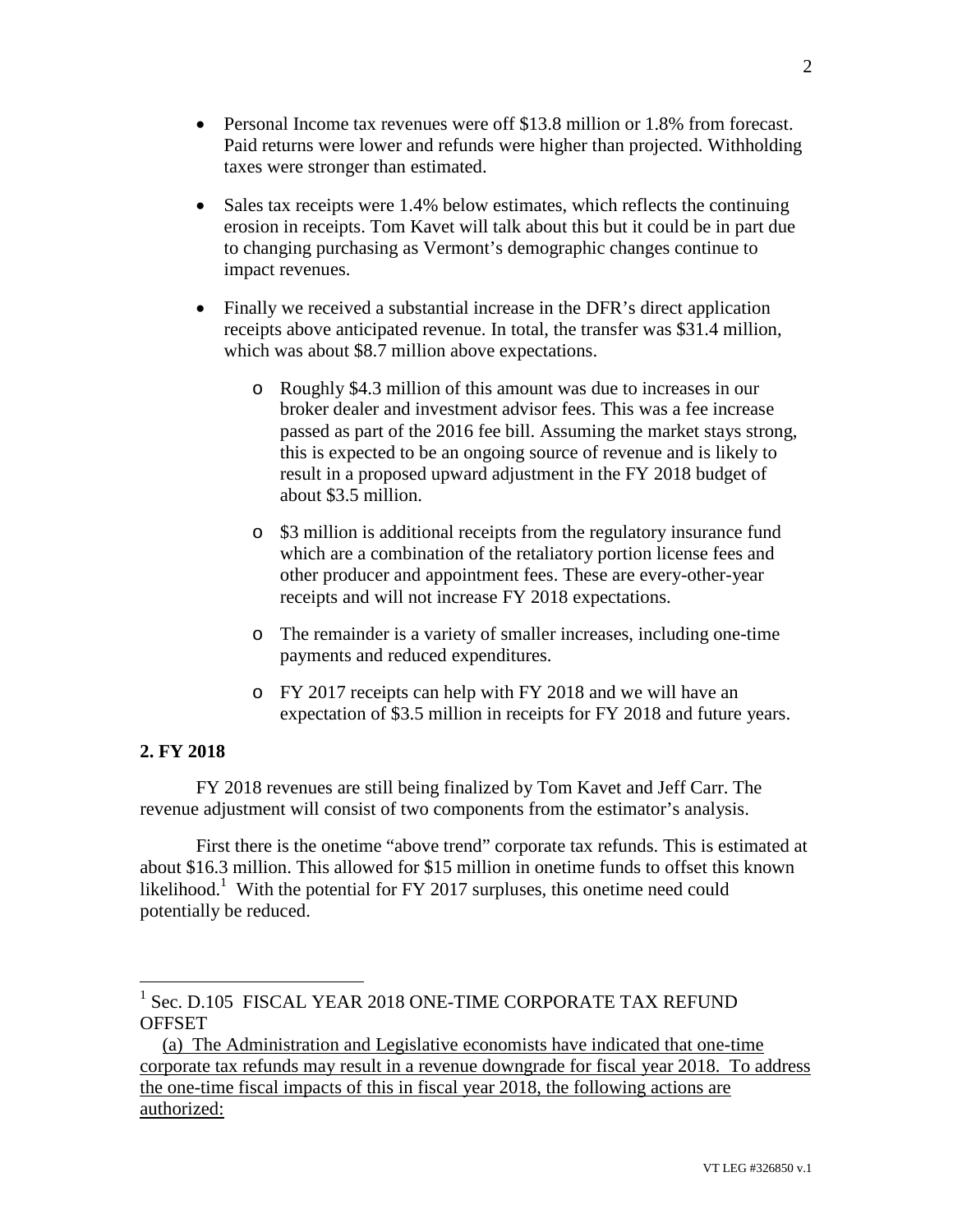Second, there may be an ongoing base reduction due to weakness in Sales taxes and income taxes. To the extent that this is a small number…less than \$10 million, this may be in part, offset by the \$3.5 million in extra ongoing receipts from securities fees. For this reason the level or need for any rescission is unknown and will become clear by Friday.

Preliminary indications show a downgrade of \$11,680,000 net of corporate refunds. This includes the projected increase from the tax changes made last session.

#### **3. Medicaid Trending**

The Medicaid expenditures ended FY 2017 slightly better than budgeted projections. We were able to add funds to the Caseload Reserve, above initial expectations and there may be some reduction in Medicaid pressure for FY 2018. Stephanie Barrett is finalizing the Medicaid report which will be discussed at the meeting.

#### **4. Integrated Eligibility and the Exchange**

Dan Smith has updated his review of the Integrated Eligibility system and points out that there has been a period of reevaluation in system development. The Agency of Human Services is in the process of reviewing its approach and expects to have a new plan in place shortly. This fall's reenrollment for the exchange will be a shorter period than last year and run from November  $15<sup>th</sup>$  to December  $31<sup>st</sup>$ . Details on how this will unfold could be presented at a later Committee meeting.

#### **5. Federal Health Care and Budget Reductions**

While the Agency of Human Services has done some initial analysis of the potential impact of the House Health Care bill proposal on Vermont, the Administration

(1) As part of the official revenue forecast for fiscal year 2018 under 32 V.S.A § 305a, the Emergency Board at its July 2017 meeting shall hear testimony from the Administration and Legislative economists and adopt a fiscal year 2018 estimate for expected corporate tax refunds above historical trend.

(2) Based on the adopted amount of corporate income tax refunds under subdivision (1) of this subsection, to the extent necessary the following offsets will be made in the order below:

(A) The Commissioner of Finance and Management may review fund balances in State special funds and end of fiscal year 2017 carry forward appropriation balances throughout the Executive Branch. Up to \$5,000,000 may be identified for transfer or reversion to the General Fund. To the extent necessary, the Emergency Board will review any proposed fund transfers and under its authority pursuant to 32 V.S.A. § 133(b) make fund transfers at a meeting scheduled on or before September 15, 2017.

(B) Up to \$10,000,000 of the Global Commitment Fund balance may be transferred to the General Fund.

(b) Any other revenue adjustments shall be made in accordance with end of the year revenue offsets and the statutory rescission process under 32 V.S.A. § 704.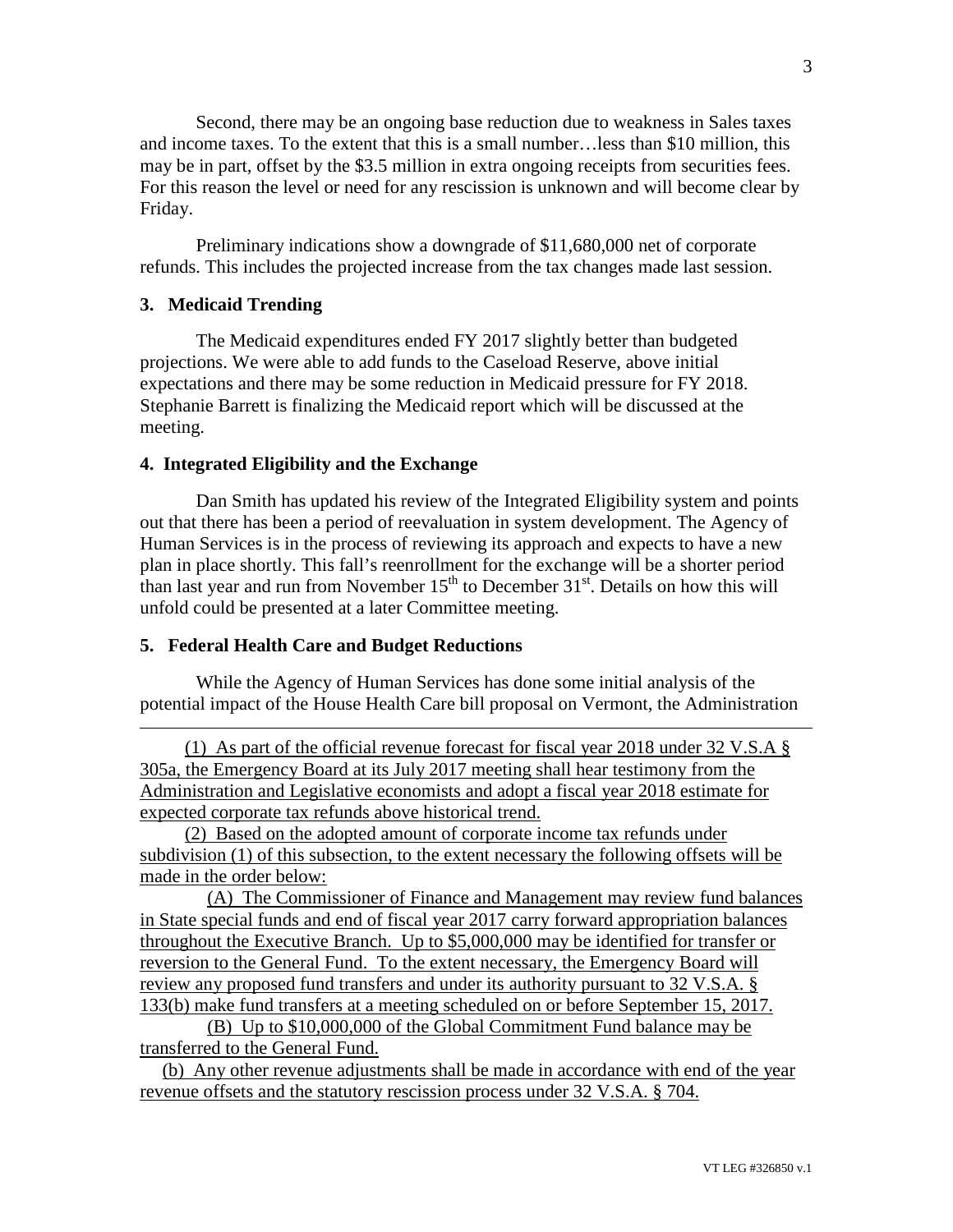and the Joint Fiscal Office have been waiting until clarity exists for a more detailed analysis. As you know, the Senate health care bill has not moved forward. The President's budget proposal is also being reworked in Congress so we are holding back from analysis at this point.

#### **6. Proposed Education Health Care Savings**

The Agency of Education has begun the process of determining the allocation of the health care savings to supervisory unions and school districts. This needs to be done by August  $15^{\text{th}}$ .

A number of technical issues have emerged, including among others, how technical centers are treated, and how positions supported by non-State funds are accounted for. For example, where health care is paid for from federal funding, it is not clear whether the "savings" can be taken in the same way as would be the case with Education Fund positions. The legislation was silent on the treatment of non-State funded positions. Finally the allocation formula for the savings has yet to be determined.

#### **7. State Employees and Teachers' Retirement Funds**

- FY 2017 retirement funds investment returns have exceed estimates. Through May, with one month to go, returns were about 10%. With June performance being relatively strong, it is expected that full-year returns for the systems will be 10% or greater.
- Last week the assumed rate of return for the retirement system was reduced from 7.9% to 7.5%. This lower return will increase the funding obligations on an annual basis but better reflects the likelihood of lower investment returns in future years.
- This summer's actuary work will take these factors into account. In addition, they will reflect what have been increased retirements in the teachers' system and other factors.

#### **8. Studies**

- **The Minimum Wage Study Committee:** The final appointments were made late last week but not all of them have been notified. We are starting the polling process of the Committee members to set a first meeting. This Committee has five meetings and was initially scheduled to start on or before July  $15<sup>th</sup>$ . Joyce Manchester recently did an issue brief on two studies of the Seattle minimum wage increase experience at: [http://www.leg.state.vt.us/jfo/issue\\_briefs\\_and\\_memos/Issue\\_Brief\\_Two\\_Minimu](http://www.leg.state.vt.us/jfo/issue_briefs_and_memos/Issue_Brief_Two_Minimum_Wage_Studies.pdf) [m\\_Wage\\_Studies.pdf](http://www.leg.state.vt.us/jfo/issue_briefs_and_memos/Issue_Brief_Two_Minimum_Wage_Studies.pdf)
- We have not yet begun the TIF study which will probably start in August. We expect to have Sara's replacement at that point.

#### **9. Staff updates**

**Administration:**